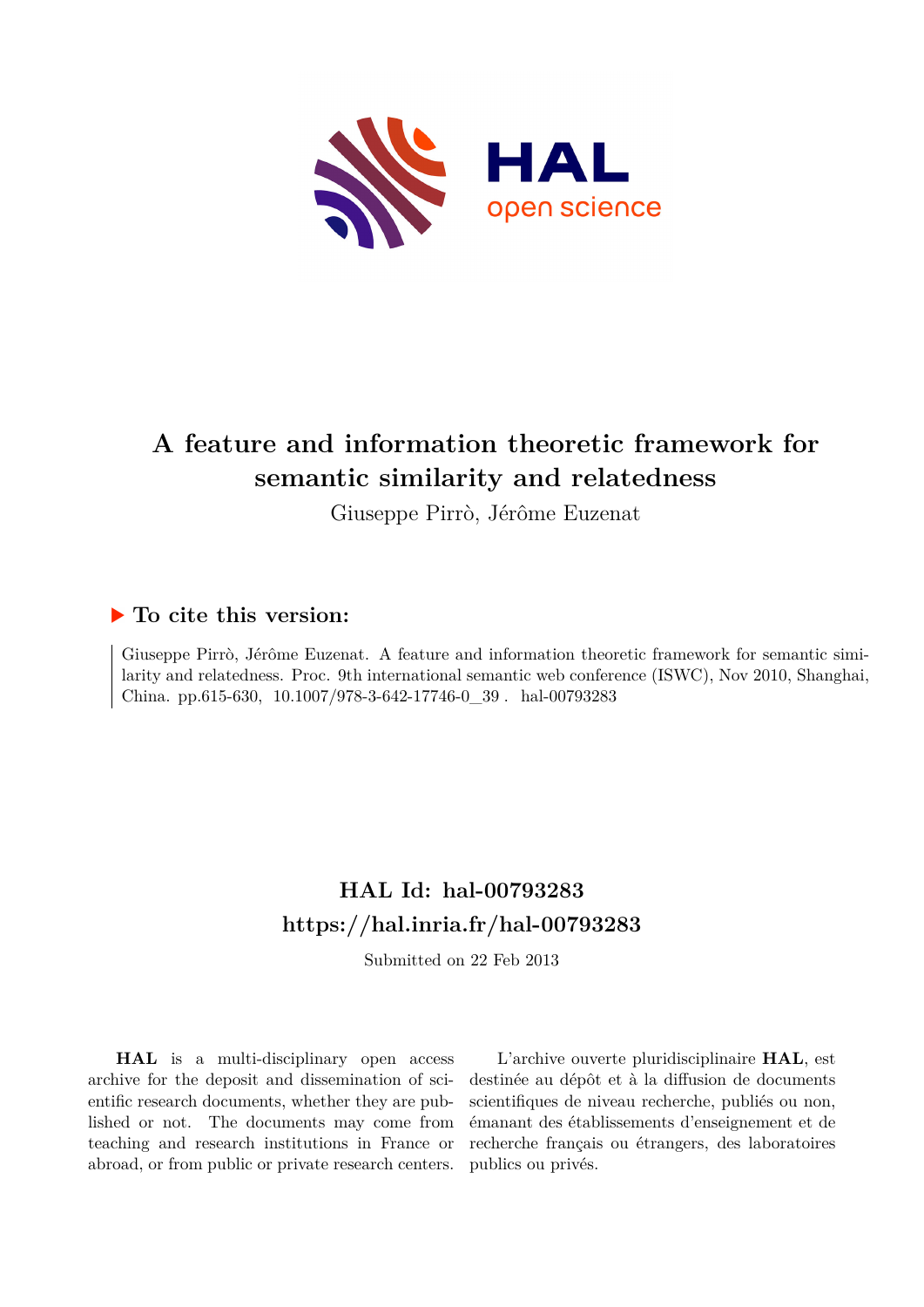# A Feature and Information Theoretic Framework for Semantic Similarity and Relatedness

Giuseppe Pirró\*, Jérôme Euzenat

INRIA Rhˆone-Alpes, Montbonnot, France {Giuseppe.P irro, Jerome.Euzenat}@inrialpes.fr

Abstract. Semantic similarity and relatedness measures between ontology concepts are useful in many research areas. While similarity only considers subsumption relations to assess how two objects are alike, relatedness takes into account a broader range of relations (e.g., part-of). In this paper, we present a framework, which maps the feature-based model of similarity into the information theoretic domain. A new way of computing IC values directly from an ontology structure is also introduced. This new model, called Extended Information Content  $(eIC)$  takes into account the whole set of semantic relations defined in an ontology. The proposed framework enables to rewrite existing similarity measures that can be augmented to compute semantic relatedness. Upon this framework, a new measure called FaITH (Feature and Information THeoretic) has been devised. Extensive experimental evaluations confirmed the suitability of the framework.

Key words: Semantic Similarity, Feature Based Similarity, Ontologies

# 1 Introduction

Semantic similarity and relatedness investigates how alike two or more objects are, and plays an important role in many contexts. Generally speaking, similarity allows to infer knowledge and categorize objects into kinds. This is important when either it is not possible to exactly state what properties are salient for an object, or when it is not easy to separate an object into distinct properties [5, 26]. Semantic similarity has a long tradition in psychology and cognitive science where different models have been postulated. Among these, the *geometric* model enables to asses similarity between entities by considering them as points in a dimensionally organized metric space. The *feature-based* model, leverages features (i.e., characteristics) of the examined objects and assumes that similarity is a function of both common and distinctive features [24]. Recently, findings in information theory have been considered in computing similarity [19]. From a computer science perspective, similarity measures exploit some source of knowledge such as search engines [3] or ontologies such as WordNet [13]. More recently, similarity measures have been defined in Description Logics (DLs) [2, 4]. In [4]

<sup>\*</sup> This work was carried out during the tenure of an ERCIM "Alain Bensoussan" Fellowship Programme.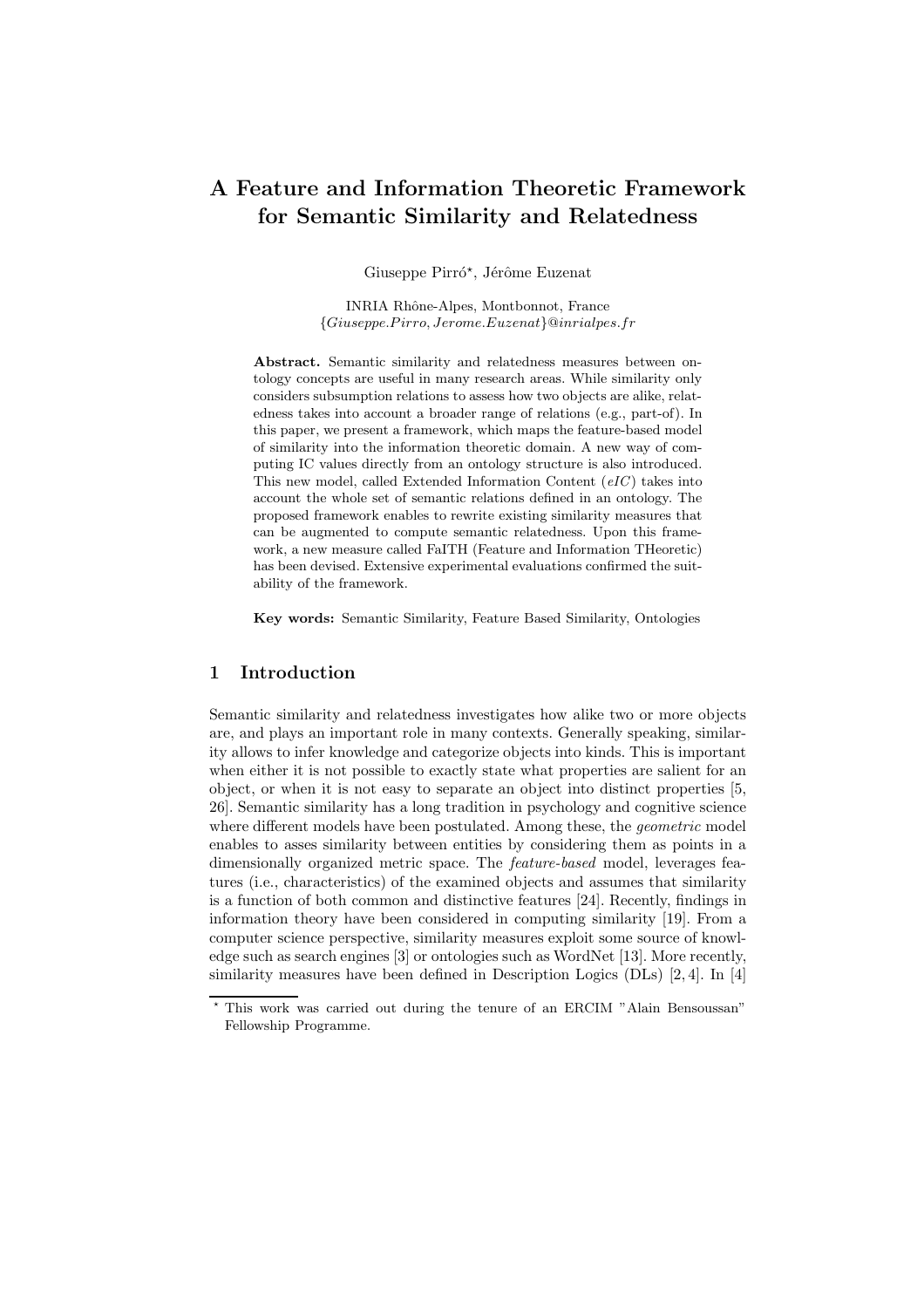several similarity measures are described, which take into account ontology instances for assessing the similarity between two concepts. While similarity only considers subsumption relations to assess how two objects are alike, relatedness takes into account a broader range of relations (e.g., part-of). The work presented in this paper focuses on computing similarity and relatedness by exploiting the terminological definition of ontology concepts. We leave the investigation about how this method can be applied to DLs as a future work.

Computing semantic similarity between ontology concepts is an important issue since having many applications in different contexts including: Information Retrieval, to improve the performance of current search engines [8], ontology matching, to discover correspondences between entities belonging to different ontologies [16], semantic query routing, to choose among the set of possible peers only those relevant, bioinformatics to assess the similarity between proteins [25] just to cite a few. This paper presents a semantic similarity framework, which is based on two main pillars. One is the projection of the feature-based model of similarity into the information theoretical domain. The reason to combine these two models is twofold. On one hand, the feature-based model has a solid theoretical underpinning supported by several psychological studies [24] and is more flexible than other theoretical models (e.g., geometric). On the other hand, the information-theoretic formulation of similarity allows to compare concept features not by simply counting object properties but taking into account the informativeness of the concepts being compared. The second pillar, is a new way to obtain IC values called Extended Information content  $(eIC)$ .  $eIC$  considers the whole set of semantic relations defined in an ontology and assigns a score of informativeness to each concept without referring to external corpora as usually done by traditional IC-based approaches where time expensive and corpus-dependent occurrence count has to be performed.

The generality of this framework enables to rewrite several existing similarity measures that can be augmented to compute semantic relatedness. This aspect has been investigated and resulted in an improvement of existing similarity measures as will be discussed in Section 4. Finally, a new measure called FaITH (Feature and Information Theoretic) has been designed, which is a versatile tool to compute both similarity and relatedness. Extensive experimental evaluation of similarity and relatedness show the suitability of the proposed framework and FaITH in particular.

The remainder of this paper is organized as follows. Section 2 provides some background and surveys on popular measures. Section 3 presents the new similarity framework and the logical path toward its definition; here the FaITH measure and the  $eIC$  are discussed. Section 4 presents an extensive evaluation campaign. Section 5 concludes the paper.

# 2 Definitions and Background

We consider an ontology  $O$  as a graph, where nodes represent concepts and edges represent relations between concepts. If we consider the hierarchical structure of the ontology, each concept can have a set of sub-concepts (its descendants) in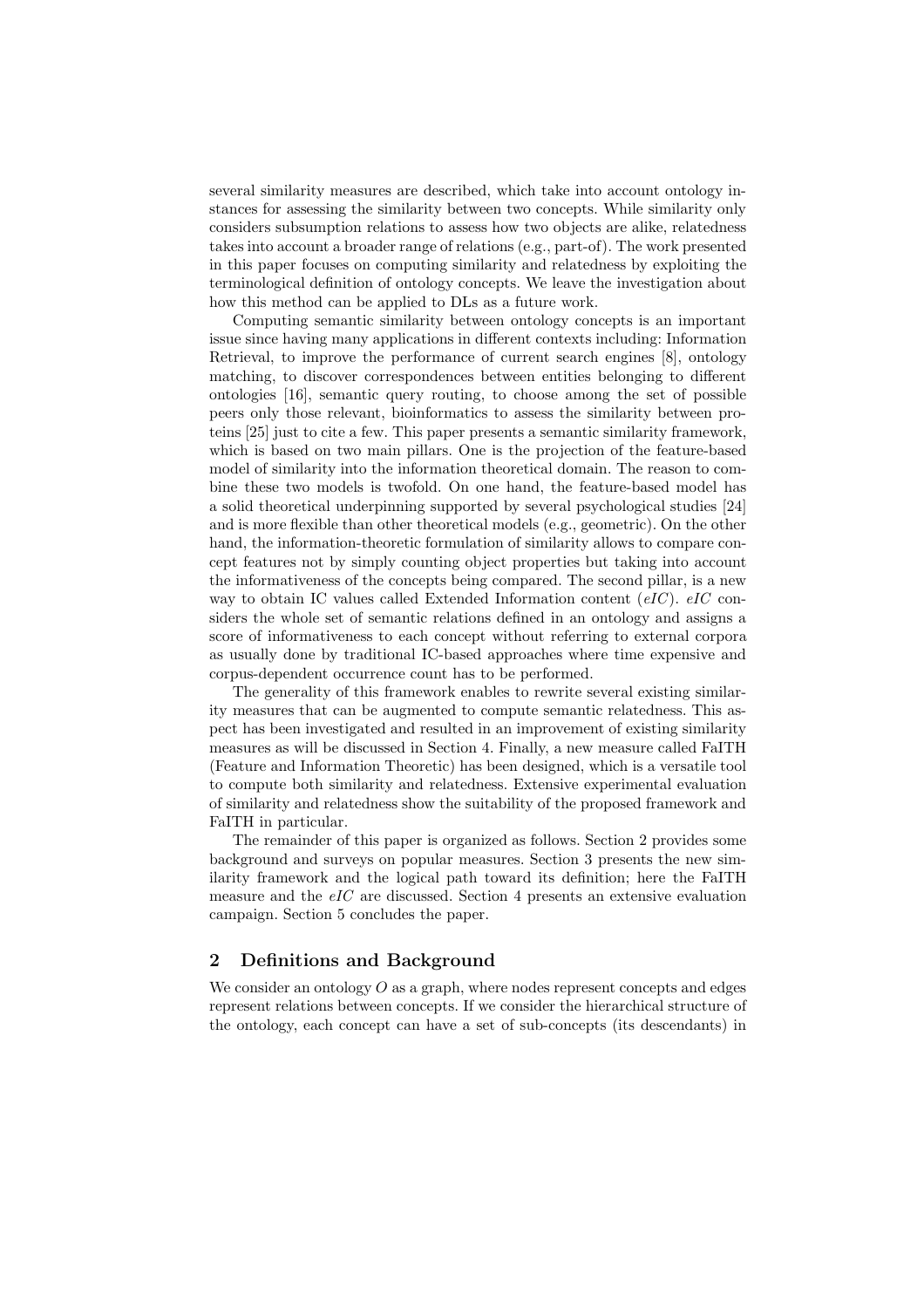the hierarchy. However, an ontology usually includes a broader set of semantic relation such as part-of. Figure 1 reports an excerpt of an ontology. Hereafter we will consider WordNet as reference ontology even if the same reasoning applies to any other ontology. In WordNet, the definition of a concept consists of its immediate superordinate(s) followed by a relative clause that describes how this concept differs from all others. For example Fortified Wine is distinguished from Wine because "... alcohol (usually grape brandy)" has been added just as the gloss accompanying its definition mentions.



Fig. 1. An excerpt of ontology

An object feature (a concept in our case) can be seen as a property of the object. According to the definition above, concepts in the hierarchy inherit all the features of their superordinate even if they can have their own specific features. As an example, since *car* and *bicycle* both serve to transport people or objects, in other words they are both types of vehicles, they share all features pertaining to the concept vehicle. However, each concept has also its specific features as steering wheel for car and pedal for bicycle. Moreover, even if specialization relations constitute the majority in WordNet, there are other kinds of relations accompanying each definition that are useful to identify object features. For instance, car has a relation of type part-of with engine whereas bicycle has a part-of relation with *sprocket*. The use immediate concept features can be seen as a special case of semantic neighbourhood with radius equals to 1.

Similarity or relatedness measures, by looking at the ontology structure or by exploiting some additional information, address the problem of assessing (typically in terms of a numerical score) how alike two concepts are. As an example of similarity and relatedness, car and bicycle are similar whereas car and wheel are related. The choice to focus either on similarity or relatedness depends on the particular application context, even though many approaches to compute relatedness are extensions of similarity measures [6, 20]. The framework presented in this paper can be adopted to compute both similarity and relatedness.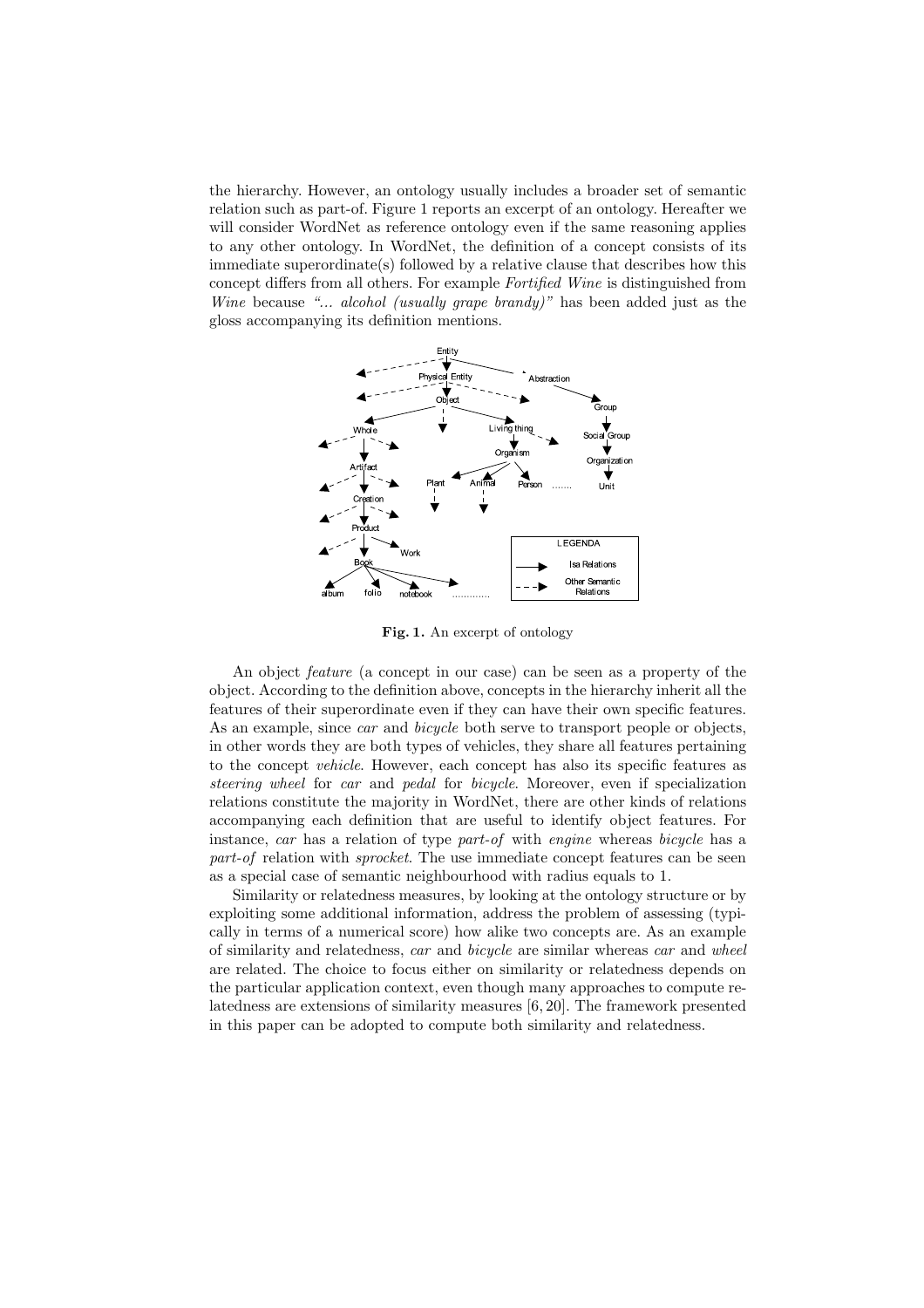#### 2.1 State of the art

Similarity measures can be divided into different and not necessarily disjoint categories. In this work we consider information-theoretic approaches, ontologybased approaches and hybrid approaches.

Information Theoretic Approaches. Information theoretic approaches employ the notion of Information Content (IC), which quantifies the informativeness of concepts. Early IC approaches [19, 9, 12] obtained IC values by associating probabilities to each concept in an ontology on the basis of its occurrences in large text corpora. In the specific case of hierarchical ontologies, these probabilities are cumulative as we travel up from specific concepts to more abstract ones. This means that every occurrence of a concept in a given corpus is also counted as an occurrence of each concept containing it. IC values are obtained by computing the negative likelihood of encountering a concept in a given corpus. Note that this method ensures that IC is monotonically decreasing as we move from the leaves of the taxonomy to its roots.

Resnik [19] was the first to leverage IC for the purpose of semantic similarity. The basic intuition behind the use of the negative likelihood is that the more probable a concept is of appearing in a corpus the less information it conveys, in other words, infrequent words are more informative than frequent ones. Once IC values are available for each concept in the considered ontology, semantic similarity can be calculated. Resnik's formula to compute similarity states that similarity depends on the amount of information two concepts  $c_1$  and  $c_2$  share, which is given by the Most Specific Common Abstraction  $(msca(c_1, c_2))$ , that is, the concept that subsumes the two concepts being compared.

Starting from Resnik's work, Jiang and Conrath [9] and the Lin [12] proposed two measures, which calculate IC-values in the same manner as proposed by Resnik while correcting some problems with this similarity measure; if one were to calculate  $sim_{res}(c_1, c_1)$  one would not obtain the maximal similarity value of 1, but instead the value given by  $IC(c_1)$ . Besides, with Resnik's approach any two pairs of concepts having the same msca have exactly the same semantic similarity; for instance, in the WordNet ontology,  $sim_{res}(Horse, Plant)$  $= sim_{res}(Animal, Plant)$  because in each case the  $msca(Horse, Plant)$  and msca(Animal, Plant) is Living Thing. However, in this case the semantic leap is not the same.

The Lin measure considers the ratio between the amount of information needed to state the commonality between two concepts and the information needed to describe them as discussed in [12].

Ontology based approaches. As for ontology based approaches, the work by Rada et al. [18] is similar to the Resnik measure since it also computes the  $msca(c_1, c_2)$ , but instead of considering the IC as the value of similarity, it considers the number of links that were needed to attain the  $msca(c_1, c_2)$ . Obviously, the less the number of links separating the concepts the more similar they are. The work by Hirst et al., which actually measures relatedness, is similar to the previous one but it uses a wider set of relations coupled with rules restricting the way concepts are transversed [6]. Nonetheless, the intuition also in this case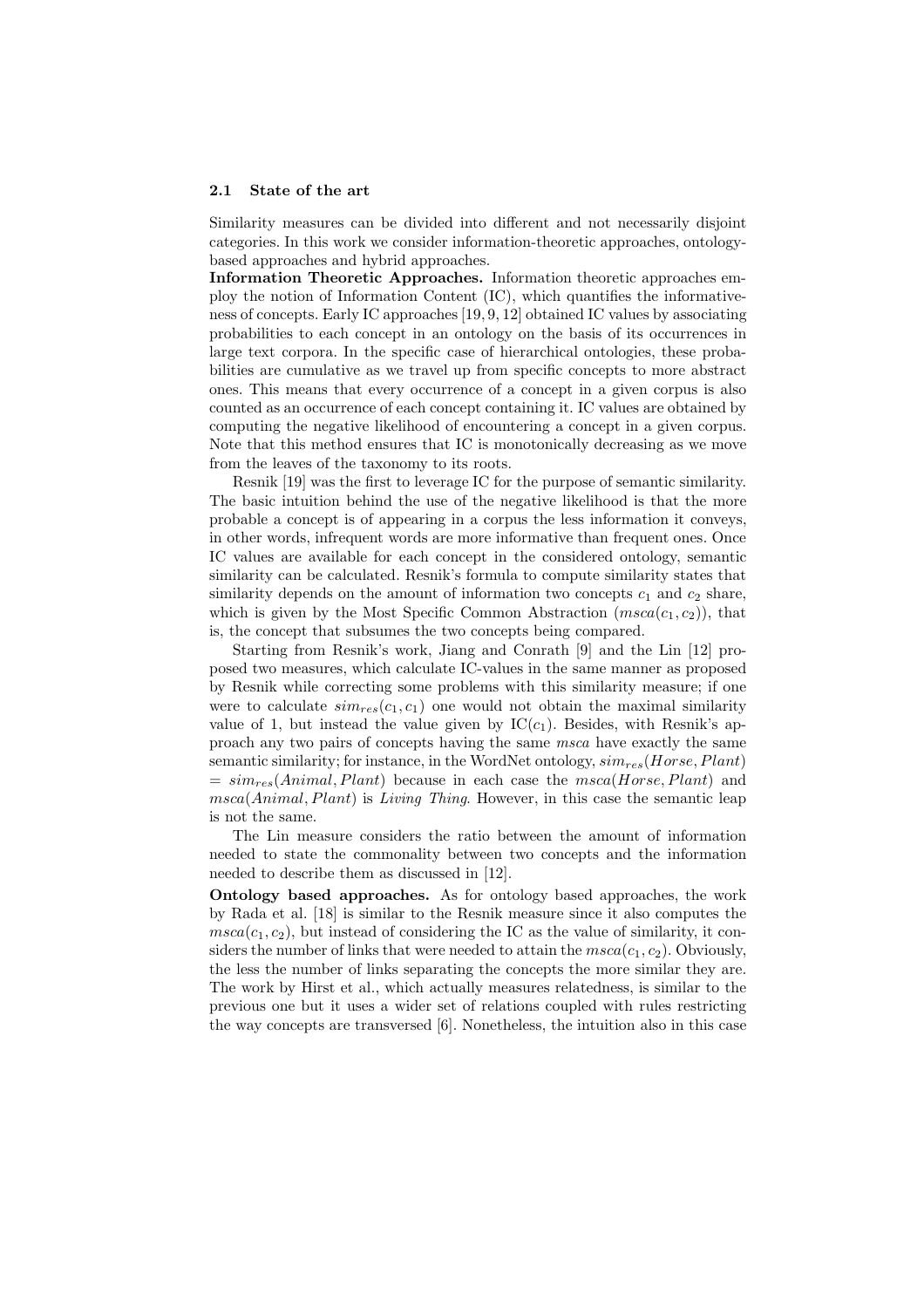is that the number of links separating two concepts is inversely proportional to the degree of similarity.

Hybrid approaches. Hybrid approaches usually combine multiple information sources. Li et al. [11] proposed to combine structural semantic information in a nonlinear model. The authors empirically defined a similarity measure that uses shortest path length, depth and local density in a taxonomy and combine them.

In [22] the OSS distance function, combining a-priori scores of concepts with distance, is proposed. OSS performs the following steps to assess similarity between two concepts  $c_1$  and  $c_2$ : (i) computing the score of the concept  $c_2$  from the concept  $c_1$ ; (ii) computing how much score has been transferred between the concepts; (iii) transforming the transfer of score into a distance measure.

Our previous work [17], defined a similarity measure combining features and information content that adopts Tversky's contrast model. This measure treats similarity between identical concepts as a special case and can give as output negative values, which make difficult the interpretation of results. The differences with the present work are: i) this paper describes a general framework, which can be used to rewrite even existing similarity measures; ii) here a new similarity measure is proposed, which adopts a different representation of the feature-based model; iii) in this paper a new way to compute IC values is proposed, which enables to compute both semantic similarity and relatedness; iv) an extensive evaluation of relatedness is proposed for FaITH and several other measures.

#### 2.2 Comparison among measures

Each measure has its limitations. IC-based measures making use of corpora, though having a strong mathematical formalization, may sometimes fail to capture certain aspects of language. For instance, it is possible that corpus such as the British National Corpus, may not even mention certain words. Besides, values of IC are obtained through time intensive analysis of corpora and can heavily depend on the considered corpora (as discussed in Section 4). Ontologybased approaches require to work with consistent ontologies, that is, ontologies where distance between specific and more general concepts have the same interpretation. As an example it is obvious that the semantic leap between Entity and Psychological Feature is higher than that between Canine and Dog even if both couples are separated by one edge. Finally, hybrid approaches require the different information sources to be correctly "weighted". A common limitation of the considered approaches is that they can only compute either similarity or relatedness. The proposed framework, and in particular FaITH, are more flexible as the notion of *Extended Information Content*  $(eIC)$  can be exploited to compute both similarity and relatedness without depending on external corpora.

## 3 A Framework for Semantic Similarity and Relatedness

This section presents a new framework for computing semantic similarity and relatedness. After providing some preliminary definitions, the Tversky's formulation of similarity, which is based on a representation of concepts according to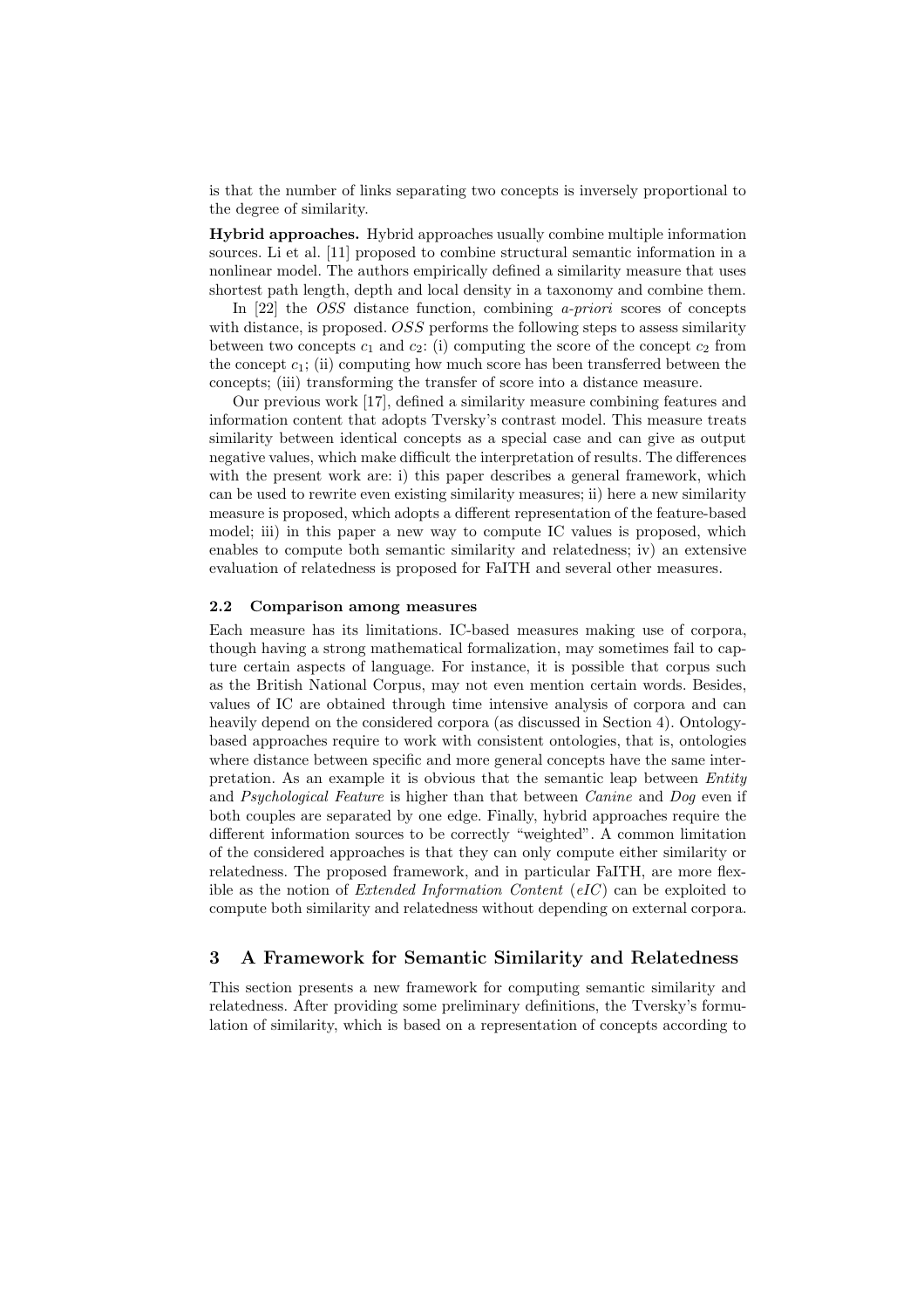their features, is introduced. This will serve as a basis to motivate the present framework. In more detail, the proposed framework adopts a ratio-based formulation of the Tversky's model of similarity and projects it into the informationtheoretic domain. Section 3.4 describes the *Extended Information Content* (eIC), which can be used to compute relatedness between concepts. Note that the generality of this framework enables to rewrite several existing similarity measures, which can be augmented to compute relatedness.

#### 3.1 Tversky's feature-based model of similarity

Amos Tversky, in his seminal work, proposed an alternative way to compute similarity by taking into account both common and distinguish "features "of the objects being compared. As an example of Tversky's formulation, car and bicycle both serve to transport people or objects (in other words they are both types of vehicles), then they share all features that pertain to the concept vehicle. However, each concept has also its specific features such as steering wheel for car or pedal for bicycle. Moreover, if we look beyond the hierarchical structure of their definitions we can find different kinds of relations with other concepts such as engine part-of car and sprocket part-of bicycle. The set of all relations can be exploited to further characterize concept features. Fig. 2 depicts an example of such reasoning. Early semantic similarity models, such as the geometric model,



Fig. 2. An example of concept features

required to respect metric properties such as the triangle inequality or symmetry. Tversky's discussed several examples to support the idea that certain axioms, required by the geometric model, were not necessary in the process of similarity estimation. For instance, since Germany is judged to be more like Austria than Austria is to Germany [24] the symmetry property could not be respected in this case. According to the feature-based model, the similarity of a concept  $c_1$  to a concept  $c_2$  is a function of the features common to  $c_1$  and  $c_2$ , those in  $c_1$  but not in  $c_2$  and those in  $c_2$  but not in  $c_1$ . If we admit a function  $\Psi(c)$  that yields the set of features relevant to c, Tversky's similarity model can be represented by the following equation, also known as contrast model:

$$
sim_{tvr}(c_1, c_2) = \alpha F(\Psi(c_1) \cap \Psi(c_2)) - \beta F(\Psi(c_1) \setminus \Psi(c_2)) - \gamma F(\Psi(c_2) \setminus \Psi(c_1)). \tag{1}
$$

where F is some function that reflects the salience of a set of features, and  $\alpha$ ,  $\beta$  and  $\gamma$  are parameters that provide for differences in focus on the different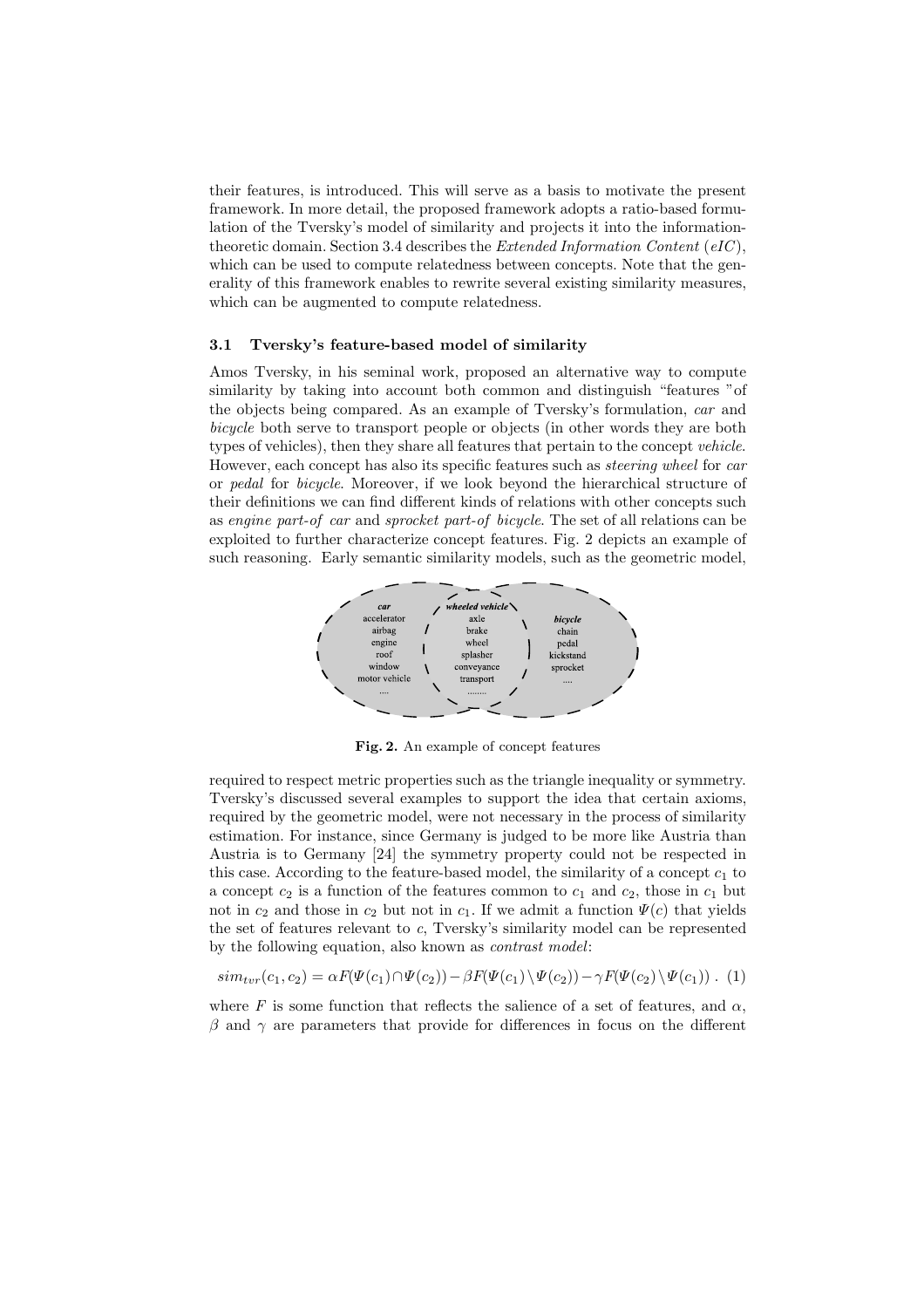components. According to this model, features in common increase similarity whereas features that are unique to the two objects decrease similarity. However, note that the above formulation is not framed in information theoretic terms since it is based on sets of concept features.

#### 3.2 A Ratio-based formulation of Tverky's similarity model

The difficulty with the contrast model described in equation (1) and discussed in our previous study [17] is that the more unique features a concept presents the lower the similarity. Moreover similarity values are not bounded between 0 and 1, which can make interpretation of results difficult. To overcome these issues, therefore, a ratio model is more appropriate since it is bounded between 0 and 1, irrespective of the size of the features being compared. Thus a more useful definition of feature-based similarity is:

$$
sim_{tr-ratio}(c_1, c_2) = \frac{F(\Psi(c_1) \cap \Psi(c_2))}{\beta F(\Psi(c_1) \setminus \Psi(c_2)) + \gamma F(\Psi(c_2) \setminus \Psi(c_1)) + F(\Psi(c_1) \cap \Psi(c_2))}
$$
(2)

Note that  $\alpha = 1$  in the ratio model and then common features are maximally important in process of similarity estimation. At this point there are two main tasks we can perform:

- 1. Assess the degree to which concept  $c_1$  and  $c_2$  are similar to each other. In this case  $\beta = \gamma$  since the similarity is not intended to be directional.
- 2. Assess the degree to which concept  $c_2$  is similar to concept  $c_1$ . In this second task, similarity is directional and we are more interested in the features in  $c_1$  than we are in the features unique to  $c_2$ . Here,  $\beta$  and  $\gamma$  do not need to be equal. This latter case is useful in many application contexts such as Information Retrieval (IR)or clustering where starting from a concept we are interested in finding what it is similar to.

Table 1 analyzes different scenarios obtained by manipulating the coefficients  $\beta$ and  $\gamma$  in equation (2). For the purpose of this paper, we consider  $\beta = \gamma$  since we want to compute the similarity not directionally. Moreover, for the definition of the ratio based model described in equation (2)  $\alpha = 1$ , which maximizes the contribution of common features. We leave as future work the investigation of other values for these parameters in more targeted applications such as IR.

#### 3.3 The FaITH similarity measure

This section describes the FaITH measure for semantic similarity and relatedness. The cornerstone of this measure is the  $msca(c_1, c_2)$ , which reflects the information shared by two concepts  $c_1$  and  $c_2$  in an ontology structure. In the information-theoretic domain, Resnik exploited the  $msca(c_1, c_2)$  to assess the similarity between concepts. IC values are obtained by exploiting equation  $(3)$ :

$$
IC(c) = -\log p(c) . \tag{3}
$$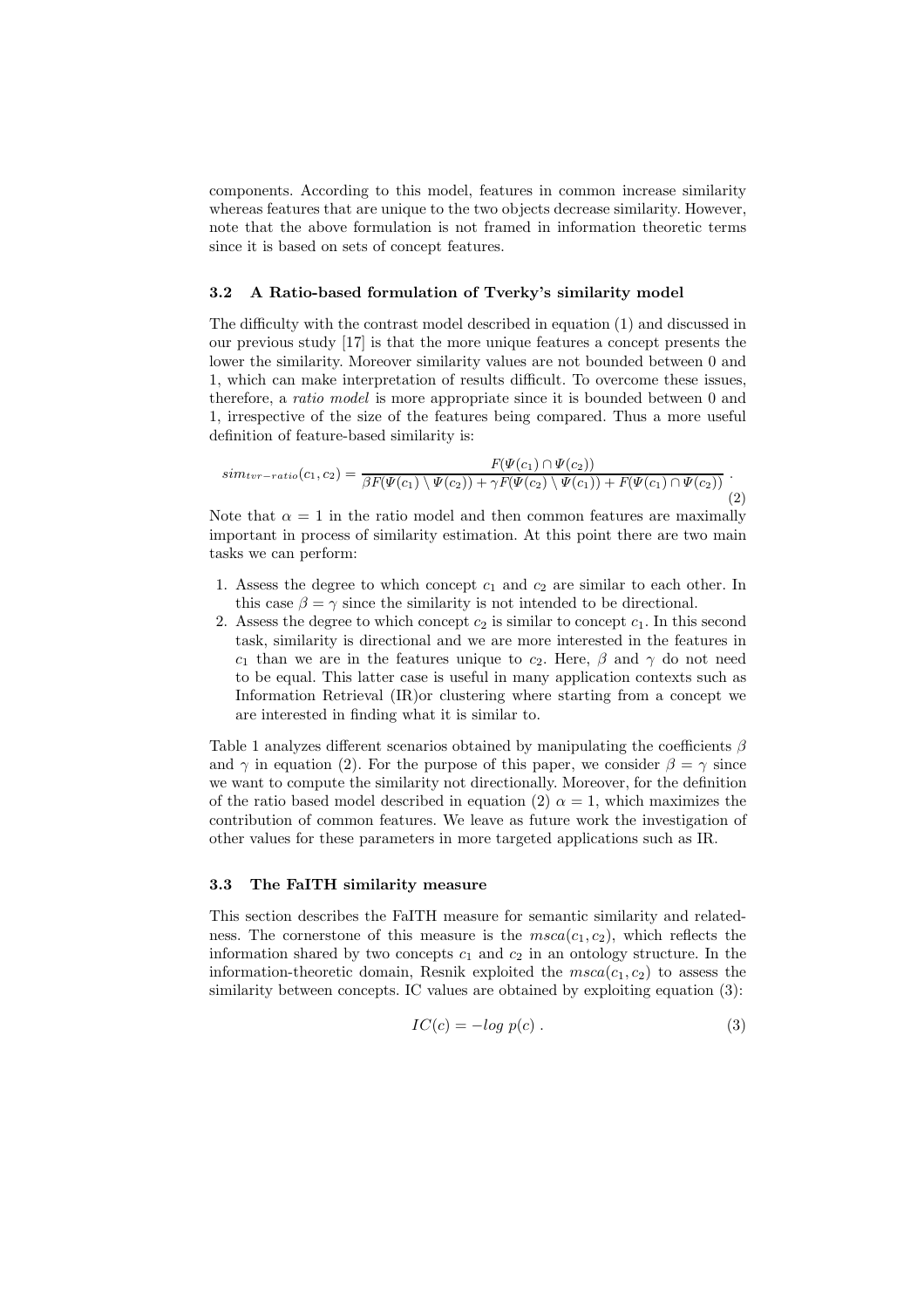| Case                                           | <b>Coefficients Description</b> |                                                                                                                                                                  |
|------------------------------------------------|---------------------------------|------------------------------------------------------------------------------------------------------------------------------------------------------------------|
|                                                |                                 | Commonalities be- $\beta = \gamma = 0$ If there exists any commonality<br>then                                                                                   |
| tween $c_1$ and $c_2$                          |                                 | $sim_{tvr'}(c_1, c_2) = 1$                                                                                                                                       |
|                                                |                                 | Given $c_1$ assess to $\beta = 1$ , $\gamma = 0$ When the full set of features                                                                                   |
| which degree $c_2$ is                          |                                 | of $c_1$ are contained in $c_2$ then                                                                                                                             |
| similar to it                                  |                                 | $\boxed{ sim_{tvr'}(c_1, c_2) = \frac{\alpha F(\Psi(c_1) \cap \Psi(c_2))}{\beta F(\Psi(c_1) \setminus \Psi(c_2)) + \alpha F(\Psi(c_1) \cap \Psi(c_2))}}$         |
|                                                |                                 | $\beta = 0, \gamma = 1$ When the set of features of<br>$\overline{c_1}$                                                                                          |
|                                                |                                 | contains the features of $c_2$<br>then                                                                                                                           |
|                                                |                                 | $\left  sim_{tvr_r}(c_1, c_2) = \frac{\alpha F(\Psi(c_1) \cap \Psi(c_2))}{\gamma F(\Psi(c_2) \setminus \Psi(c_1)) + \alpha F(\Psi(c_1) \cap \Psi(c_2))} \right $ |
| Given $c_1$ and $c_2$ as- $\beta = \gamma = 1$ |                                 | Tversky's similarity is represented in terms of                                                                                                                  |
| sess to which degree                           |                                 | Tanimoto index.                                                                                                                                                  |
| they are similar to                            |                                 |                                                                                                                                                                  |
| each other                                     |                                 |                                                                                                                                                                  |
|                                                | $\beta=\gamma=0.5$              | Tversky's similarity is represented in terms of                                                                                                                  |
|                                                |                                 | Dice index.                                                                                                                                                      |

Table 1. Possible scenarios obtained by manipulating equation (2).

where c is a concept and  $p(c)$  is the probability of encountering c in a given corpus. Note that this method ensures that IC is monotonically decreasing as we move from the leaves of the taxonomy to its roots.

In Fig. 2, the  $msca (car, bicycle)$  is wheeled vehicle and these two concepts share all the features belonging to their msca. In a feature-based formulation of similarity, the  $msca(c_1, c_2)$  can be seen as the intersection of features from  $c_1$  and  $c_2$ . Therefore, one can speculate that the function  $F$ , that reflects the saliency of features, can be substituted by the function  $IC$  in the information theoretic domain (this new IC is referred to as  $IC_{features}$ ). Starting from this assumption, by looking at Fig. 2, it is immediate to infer that the set of features specific to car (resp. bicycle) is given by  $IC_{features}(car) - IC_{features}(wherelabeled\_ vehicle)$ (resp.  $IC_{features}(bicycle) - IC_{features}(wheel_c)$ ). These three analogies, generalized in Table 2, are the building blocks of the proposed framework.

Table 2. Mapping between feature-based and information theoretic similarity models.

| Description             |                                 | Feature-based model Information-theoretic model |
|-------------------------|---------------------------------|-------------------------------------------------|
| Common features         | $\Psi(c_1) \cap \Psi(c_2)$      | $IC(msca(c_1, c_2))$                            |
| Features of $c_1$ alone | $\Psi(c_1) \setminus \Psi(c_2)$ | $IC(c_1) - IC(msca(c_1, c_2))$                  |
| Features of $c_2$ alone | $\Psi(c_2) \setminus \Psi(c_1)$ | $IC(c_2) - IC(msca(c_1, c_2))$                  |

Moreover, as it will be discussed in Section 3.4, the way we compute the IC values for each concept (i.e.,  $eIC$ ) can take into account the different features of an object defined both in terms of the hierarchical structure and other kinds of semantic relations. By substituting the analogies from Table 2 in equation (2) the similarity measure called FaITH, reported in equation (4), is obtained.

$$
sim_{FaITH}(c_1,c_2) = \frac{IC(msca(c_1,c_2))}{\beta (IC(c_1) - IC(msca(c_1,c_2))) + \gamma (IC(c_2) - IC(msca(c_1,c_2))) + IC(msca(c_1,c_2))}.
$$
(4)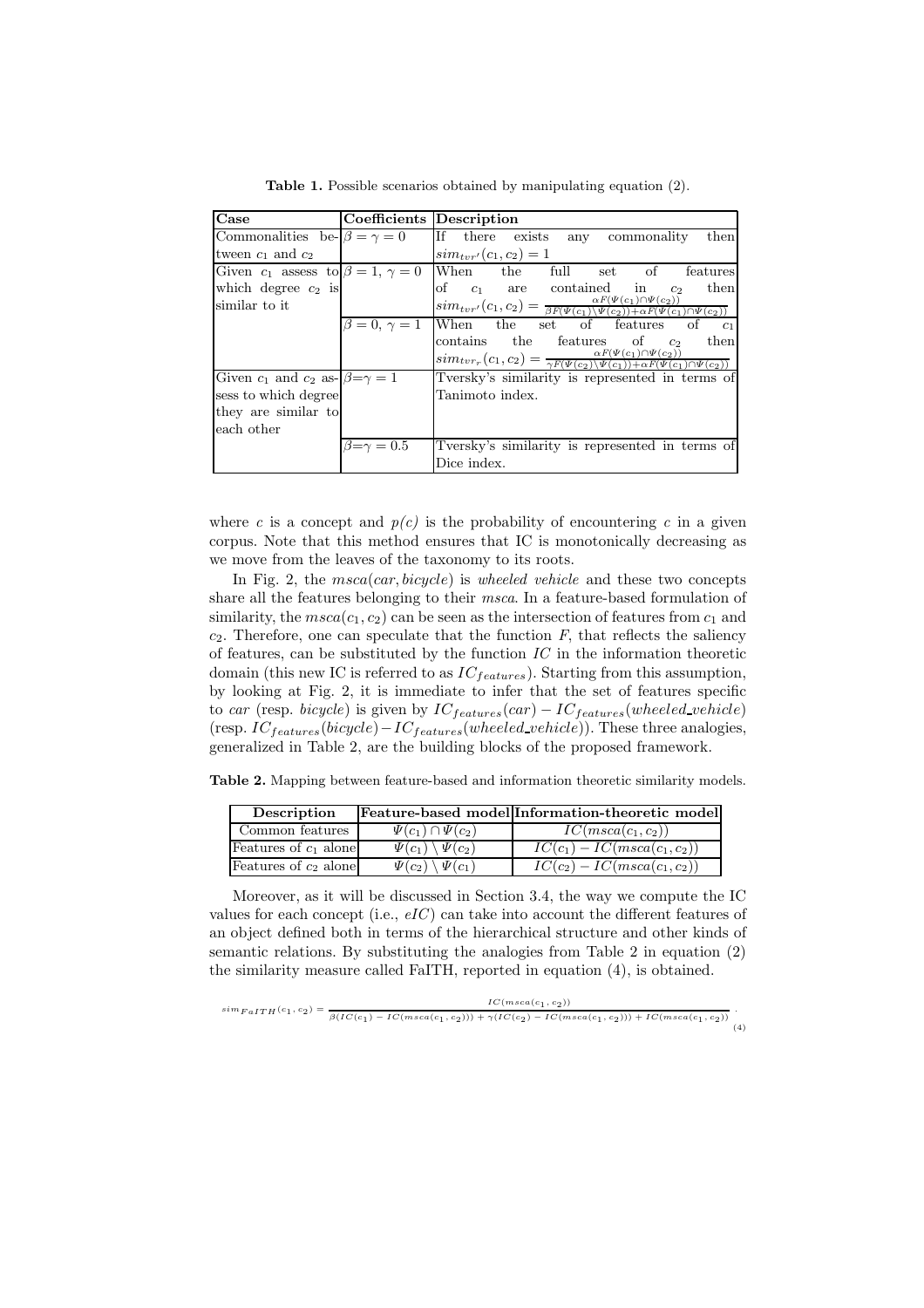As we are concerned to compute how two concepts  $c_1$  and  $c_2$  are similar to each other we set the values of  $\beta$  and  $\gamma$  to 1 (see Table 1) thus obtaining:

$$
sim_{FaITH}(c_1, c_2) = \frac{IC(msca(c_1, c_2))}{IC(c_1) + IC(c_2) - IC(msca(c_1, c_2))}.
$$
\n(5)

Note that in the case of ontologies with multiple inheritance, the  $msca(c_1, c_2)$ may be unique. In this case, FaITH considers the most informative msca (i.e., the msca with the highest information content).

#### 3.4 Extended information Content (eIC)

The proposed framework combines the feature and the information theoretic models of similarity. One of the main difficulty with this model is that IC values have to be derived by analyzing large corpora, which may not even contain certain specific words. In order to overcome this issue, the intrinsic IC formulation proposed in [23] is adopted. The *intrinsic* IC (*iIC*) for a concept c is defined as:

$$
iIC(c) = 1 - \frac{\log(\text{sub}(c) + 1)}{\log(\text{max}_{con})} \,. \tag{6}
$$

where the function *sub* returns the number of subconcepts of a given concept c. Note that concepts representing leaves in the taxonomy will have an IC of one, since they do not have hyponyms. The value of one states that a concept is maximally expressed and is not further differentiated. Moreover  $max_{con}$  is a constant that indicates the total number of concepts in the considered taxonomy.

However, since an ontology usually contains relations beyond inheritance also useful to assess to what extent two concepts are alike, the Extended Information Content  $(eIC)$  is introduced.  $eIC$  by investigating each kind of ontological relation between concepts provides a better indicator about the features of concepts and then can be used to compute relatedness. For instance, by only focusing on isa relations, in the example in Fig. 2 we would lose some important information (e.g., that car has part-of engine or that bicycle has as part-of sprocket) that can help to further characterize commonalities and differences between two concepts. For each concept, the coefficient EIC is defined as follows:

$$
EIC(c) = \sum_{j=1}^{m} \frac{\sum_{k=1}^{n} iIC(c_k \in C_{R_j}))}{|C_{R_j}|}.
$$
 (7)

This formula takes into account all the  $m$  kinds of relations that connect a given concept  $c$  with other concepts. Moreover, for all the concepts at the other end of a particular relation (i.e., each  $c_k \in C_{R_i}$ ) the average iIC is computed. This enables to take into account the expressiveness of concepts to which a given concept is related in terms of their information content. The final value of Extended Information Content (eIC) is computed by weighting the contribution of the  $iIC$  and  $EIC$  coefficients thus leading to:

$$
eIC(c) = \zeta iIC(c) + \eta EIC(c) . \tag{8}
$$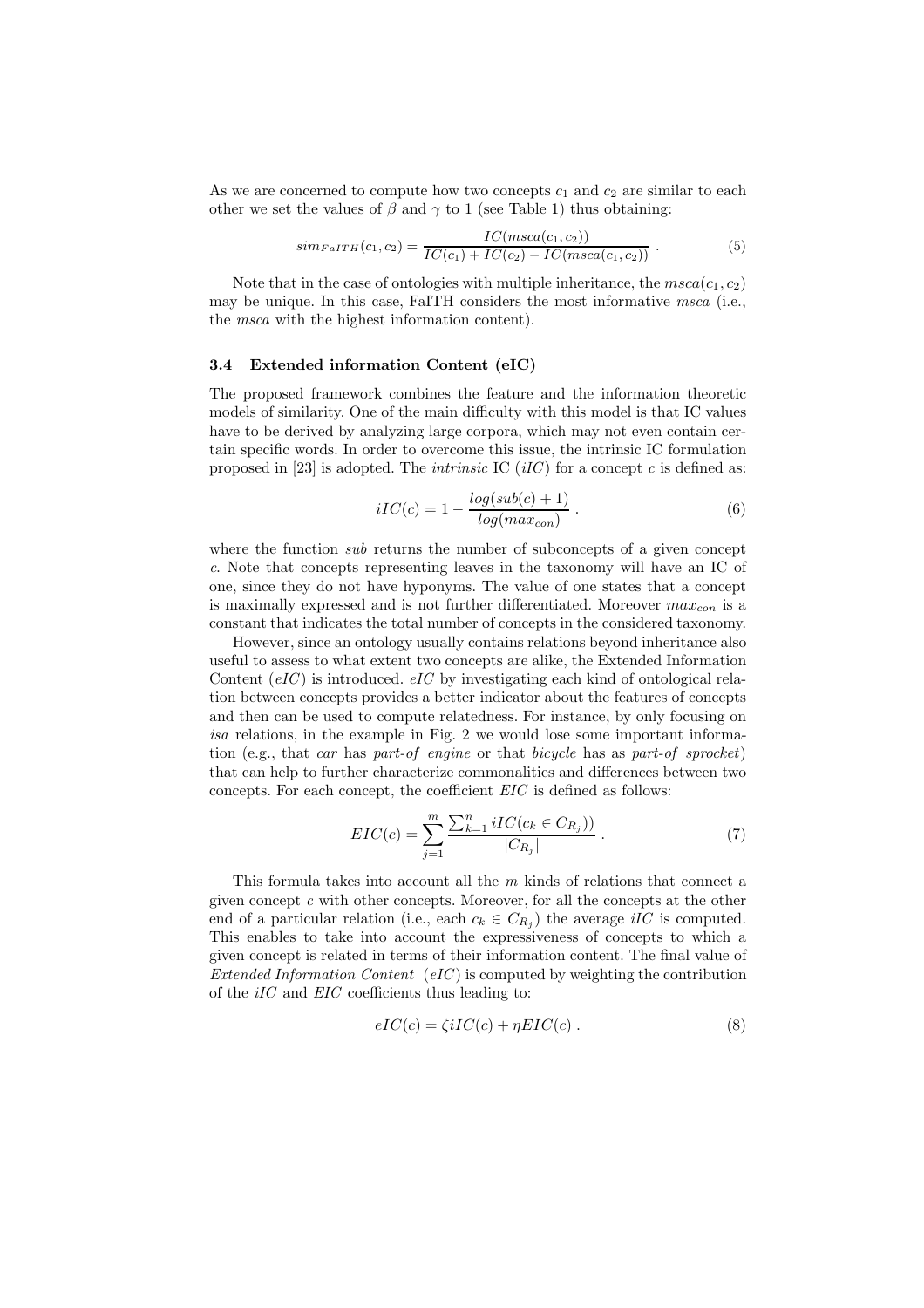The two parameters  $\zeta$  and  $\eta$  can be settled in order to give more or less emphasis to the hierarchical IC of the two concepts. At this point, we can rewrite equation (5) thus obtaining:

$$
sim_{FaITH}(c_1, c_2) = \frac{eIC(msca(c_1, c_2))}{eIC(c_1) + eIC(c_2) - eIC(msca(c_1, c_2))}.
$$
\n(9)

This similarity measure corrects some drawbacks of existing approaches. First, it exploits features of concepts, expressed in terms of IC, and not only their position in the ontology structure. Second, it corrects the problem with Resnik's measure, in fact,  $sim_{F_a I T H}(c_1, c_1) = 1$ . Finally, by taking into account relations beyond inheritance, FaITH allows to compute semantic relatedness.

### 4 Evaluation

This section discusses the evaluation of the FaITH similarity measure and its comparison w.r.t. the state of the art. In the first experiment we evaluated FaITH as a semantic similarity measure while in the second experiment we evaluated FaITH as a semantic relatedness measure as using the  $eIC$  formulation. Finally, in order to have an insight of how FaITH works with more domain-related ontologies, we performed an evaluation using couples of concepts taken from the MeSH biomedical ontology. In each experiment, we evaluated the performance of the different methods in two settings. The first one (denoted as  $F + eIC$ ) by exploiting the proposed framework along with the  $eIC$  while the second one using the classical approach to compute IC without mapping features in the IC domain. In particular, the  $SemCor(S) Brown(B)$  and  $BNC(Bnc)$  text corpora, of increasing size, have been used to obtain IC values. For the Li measure we adopted the same optimal parameter values as indicated by authors in [11].

In order to have an idea of the improvement using the  $F + eIC$  formulation we computed for each measure and corpus the loss  $(L)$  in performance, which represents how much the performance of a given measure decrease when using the classical IC formulation. Besides, for each evaluation, as statistical test of significance, we computed the  $p-value$ . The analyzed similarity measures have been implemented in the Java WordNet Similarity Library available upon request, along with the datasets, at http://grid.deid.unical.it/similarity.

#### 4.1 Experiment 1: evaluating FaITH on similarity

In the first experiment, we evaluate the FaITH measure on a dataset collected by an online similarity experiment described in our previous work [17]. The dataset contains similarity judgments for 65 word pairs [21] (referred to as  $S_{R\&G}$ ) which are commonly used, along with a subset of 28 word pairs [14] (referred to as  $S_{M\&C}$ , to measure accuracy of similarity measures. The word pairs in the dataset have been originally chosen to range from very similar (e.g., carautomobile) to semantically unrelated (e.g., chord-smile) as discussed in [21]. Figure 3 reports the ratings of similarity provided by both human participants and computational methods. Values of correlation  $(\rho)$  for the different measures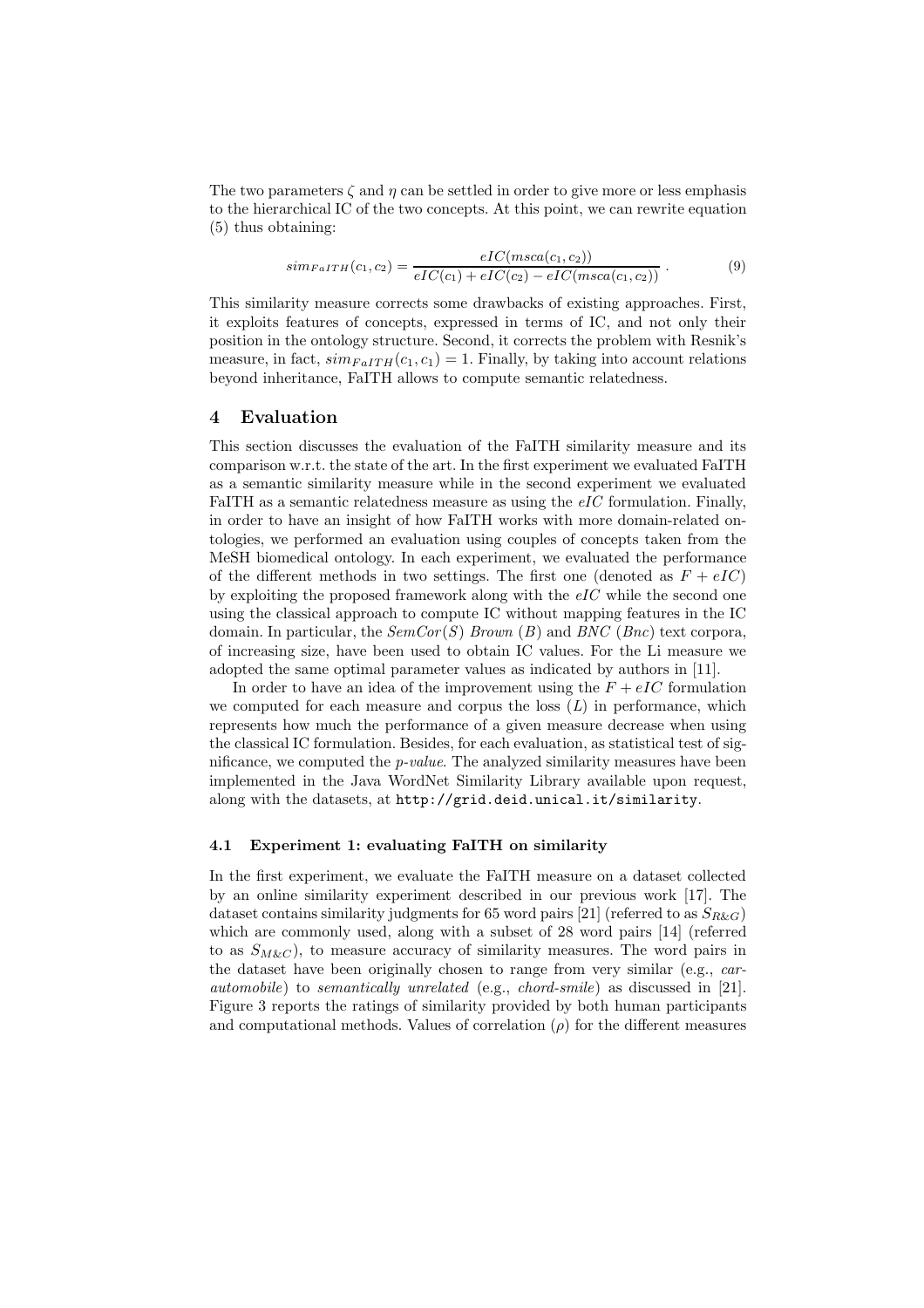

Fig. 3. Results for similarity measures and human ratings

are reported in Table 3. The first column indicates the correlation by using the IC formulation introduced in Section 3.4. Each other column considers the correlation according one corpus and the loss as compared to the result in the first column. The second column, for instance, indicates that by using the  $SemCor(S)$ corpus, the correlation of the Resnik measure is 0.71, with a loss of 16.4 % .

|                | Correlation on $S_{M\&C}$ |                       |                                   |                                              | Correlation on $S_{R\&G}$ |                            |          |                                                           |
|----------------|---------------------------|-----------------------|-----------------------------------|----------------------------------------------|---------------------------|----------------------------|----------|-----------------------------------------------------------|
|                | ρ                         |                       |                                   | $\rho_S/L(\%) \rho_B/L(\%) \rho_{Bnc}/L(\%)$ | $\rho$                    |                            |          | $\overline{\rho_S/L(\%)}\, \rho_B/L(\%) \rho_{Bnc}/L(\%)$ |
| $Lengtht$ 0.61 |                           | 0.61                  | 0.61                              | 0.61                                         | 0.58                      | 0.58                       | 0.58     | 0.58                                                      |
| Depth          | 0.84                      | 0.84                  | 0.84                              | 0.84                                         | 0.80                      | 0.80                       | 0.80     | 0.80                                                      |
| Li             | 0.91                      | 0.91                  | 0.91                              | 0.91                                         | 0.90                      | 0.90                       | 0.90     | 0.90                                                      |
|                |                           |                       | $Resnik$ 0.85 0.71/16.4 0.73/14.5 | 0.75/11.8                                    | 0.87                      | 0.83/5.1                   | 0.84/4.1 | 0.85/2.4                                                  |
| Lin            |                           |                       | $0.87$ $0.69$ /20.2 $0.74$ /15.0  | 0.75/14.2                                    |                           | $0.89$ 0.75/15.0 0.79/10.9 |          | 0.80 / 9.8                                                |
| $J\&C$         |                           | $0.88$ 0.72/17.8      | 0.80/9.3                          | 0.81/8.1                                     | 0.87                      | 0.82/6.3                   | 0.83/5.4 | 0.84/4.0                                                  |
| $P\&S$         | 0.91                      | 0.86/4.7              | 0.87/4.2                          | 0.89/2.3                                     | 0.90                      | 0.87/3.7                   | 0.88/3.0 | 0.89/1.8                                                  |
|                |                           | $FaITH$ 0.92 0.87/5.5 | 0.88/4.6                          | 0.90/2.4                                     | 0.91                      | 0.88/3.3                   | 0.88/2.9 | 0.90/1.0                                                  |

**Table 3.** Correlation values with  $F + eIC$  ( $\rho$ ) and different corpora

For the Length measure, lower values correspond to higher similarity values. For instance, the two word pairs (i.e.,  $gem$ -jewel and  $automobile-car)$  have a length equal to zero since belonging to the same WordNet synset respectively and then are maximally similar according to the WordNet's design principle. On the other hand, examples of unrelated words are the couples rooster-voyage and chord-smile having a path length of 30. The Depth measure obtained a value of correlation of about 30% better than the Path measure. This measure assesses similarity by considering the depth of the  $msca(c_1, c_2)$ . Edge counting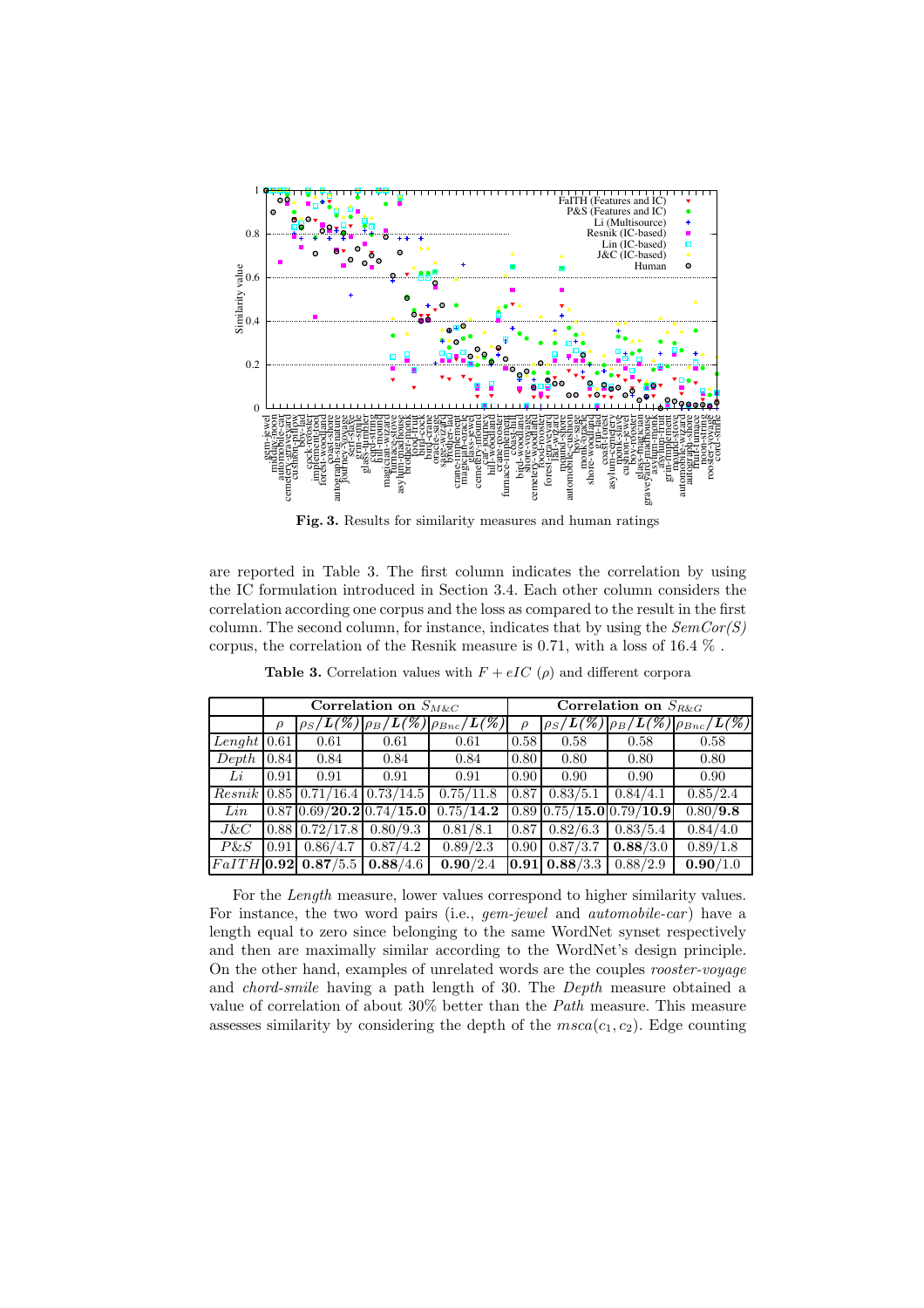approaches reach the lowest correlation w.r.t. human ratings in both datasets. That is because these approaches work well only when the values computed have a "consistent interpretation", that is, when the length of the path (resp. depth of the  $msca(c_1, c_2)$  between two general concepts and that between two specific ones express the same semantic leap, which is not the case of WordNet.

As for IC-based approaches, Resnik's measures obtained the lowest value of correlation. However, the usage of the  $IC(msca(c_1, c_2))$  brings better results in terms of correlation as compared to path-based measures. The other two ICbased measures (i.e., Lin and  $J\&C$ ) obtained better results since considering the IC of the two concepts as well. As for hybrid approaches, the Li measure, which combines the depth of the  $msca(c_1, c_2)$  and the length of the path between two concepts, obtained a higher value of correlation. However, note that this measure to correctly weights the contributions of the different information sources requires the tuning of two coefficients as described in [11]. The P&S measure, described in [17], obtained a remarkable value of correlation in both  $S_{R\&G}$  and  $S_{M\&C}$ . However, the P&S formulation treats the computation of similarity between identical concepts as a special case as discussed in [17]. Moreover, in some cases,  $\text{sim}_{P \& S(c_1,c_2)} < 0$ , which makes the interpretation of results difficult.

Moreover, this measure is not as flexible as FaITH, which can be adopted to different contexts as discussed in Section 3.2. The FaiTH measure obtained the best value of correlation in both  $S_{R\&G}$  and  $S_{M\&C}$ . Note that in all cases the  $F + eIC$  formulation brings better results. The loss L can reach the 20% and 15% with the Lin measure in  $S_{R\&G}$  and  $S_{M\&C}$  respectively. Moreover, using classical approaches the performance heavily depend on the adopted corpus even if it can be noted that larger corpora bring better results. The p-values in both evaluations are  $p - value < 0.001$ , which indicate that the results are significant. Finally, one note about the couple *car-journey*. The two words, even if generally related since a car can be the means to do a journey, are not similar. This is because similarity, which is a special case of relatedness, only considers the relations of hypernymy/hyponymy (i.e., isa). The FaITH measure assigned a similarity score of 0.007 to this couple while the J&C, Resnik, Lin and P&S assigned 0.346, 0.009, 0.013 and 0.233 respectively. In this case, the FaITH measure since giving the lowest value of similarity seems to better comply with the definition of similarity. In summary, our intuition to exploit a ratio-based representation of Tversky's similarity model and project it into the information theoretic domain is consistent.

#### 4.2 Experiment 2: evaluating FaITH on relatedness

In this experiment, FaITH has been evaluated as a semantic relatedness measure by using the  $eIC$  formulation. For the evaluation, the WordSim353 dataset, which is a test collection for measuring word relatedness often used in the literature has been adopted. Further detail on the dataset are available in [1]. Even in this case, for each measure, the Pearson correlation coefficient w.r.t. human ratings of similarity has been computed. In this evaluation we compare FaITH with more relatedness measures. In particular, we also considered the Leacock & Chodorow (referred to as  $Lch$ ) [10] and the Wu & Palmer (referred to as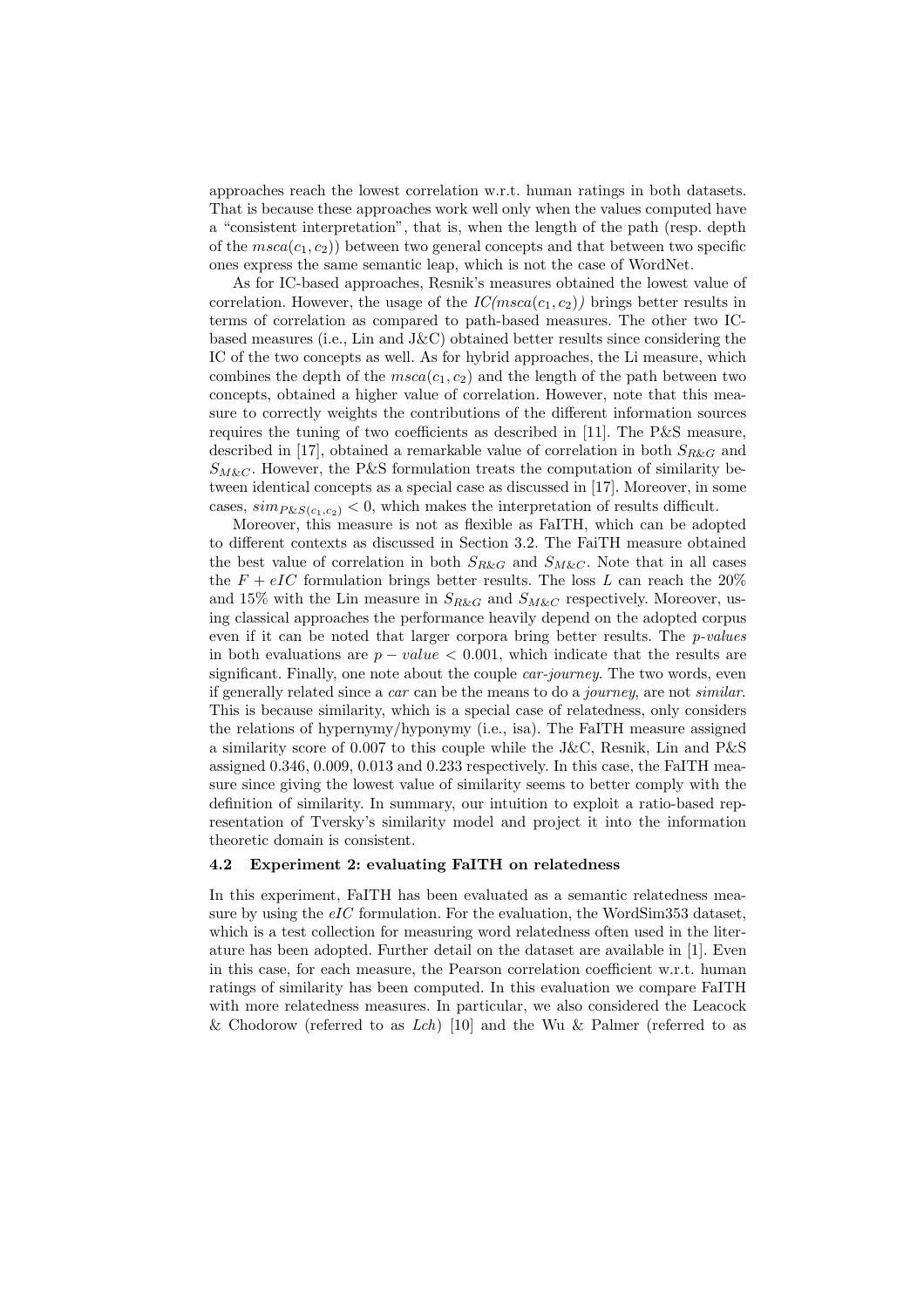$Wup$  [27] measures. We also used a measure of relatedness between two words (referred to as  $Ovp$ ), which assesses the overlap score between two concepts by augmenting glosses with glosses of related concepts [15]. The optimal values for the parameters  $\zeta$  and  $\eta$ , experimental determined, are 0.4 and 0.6 respectively.

| Measure | $\mathcal{O}$ | $\rho_S/L\%$                                                   | $\rho_B/L\%$ | $\rho_{Bnc}/L\%$ |
|---------|---------------|----------------------------------------------------------------|--------------|------------------|
| Lch     | 0.36          | $0.36\,$                                                       | 0.36         | 0.36             |
| Wup     | 0.32          | 0.32                                                           | 0.32         | 0.32             |
| Ovp     | 0.21          | 0.21                                                           | 0.21         | 0.21             |
| Resnik  |               | $\overline{0.40}$ $\overline{0.36/11.1}$ $\overline{0.36/9.9}$ |              | 0.38/5.4         |
| Lin     | 0.404         | 0.37/7.9                                                       | 0.378/6.4    | 0.38/5.7         |
| $J\&C$  | 0.40          | 0.38/4.0                                                       | 0.38/2.8     | 0.39/1.8         |
| $P\&S$  | 0.41          | 0.38/5.4                                                       | 0.38/5.1     | 0.39/4.7         |
| FaITH   |               | $\overline{0.43}$ 0.40/7.0                                     | 0.40/6.3     | 0.40/5.8         |

Table 4. Evaluation on relatedness

While similarity measures perform extremely well on small similarity datasets such as the M&C and R&G discussed in Section 4.1, their performance drastically decrease when applied to a larger dataset such as WordSim353. The values of correlation reported in Table 4 are related to the word pairs contained in WordNet. Note that for the Lch,  $Wup$  and  $Ovp$  measures the results are the same as they are not based on IC.

As can be observed, FaITH performs clearly better than the other measures, which substantiate our intuition of adopting the  $F + eIC$  strategy. Besides, all the similarity measures perform worse when not using  $F + eIC$ . The loss  $(L)$ in performance is reported in Table 4. In particular, all the IC-based measures take advantage of this formulation, with the Resnik measure improving of about 11%. In the case of not adopting the  $F + eIC$ , correlation values heavily depend on the considered corpus. Overall, FaITH and the eIC formulation represent a promising technique to compute similarity and relatedness between words and help to augment and improve existing similarity measures.

#### 4.3 Experiment 3: evaluation on the MeSH ontology

The MeSH Medical Subject Headings (MeSH) ontology is mainly a hierarchy of medical and biological terms. It consists of a controlled vocabulary and a Tree. The controlled vocabulary contains several different types of terms such as Descriptors, Qualifiers, Publication Types, Geographics and Entry terms. Entry terms are the synonyms or the related terms to descriptors. MeSH descriptors are organized in a tree, which defines the MeSH Concept Hierarchy. In the MeSH tree there are 15 categories each of which is further divided into subcategories. For each subcategory, its descriptors are arranged in a hierarchy from most general to most specific. This evaluation investigates how FaITH performs with domain related ontologies. Similarly to the first evaluation, a dataset of human similarity judgments has been exploited (refer to [7] for further details). Results obtained by computational methods are compared with those provided by humans in Table 6 whereas, Table 5 reports values of correlations.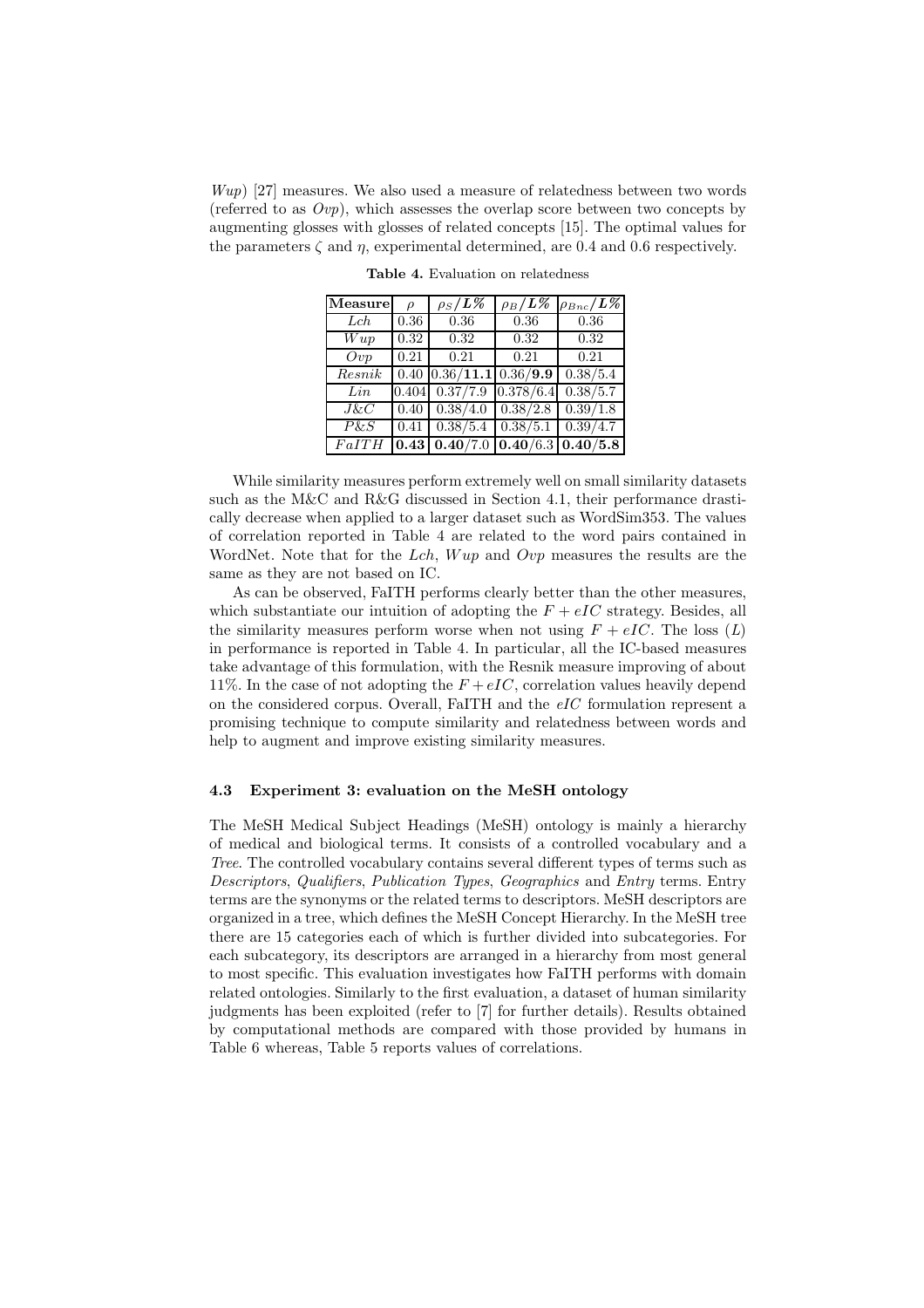**Table 5.** Correlation with  $F + iIC$ 

| Measure      | ρ    |  |  |  |
|--------------|------|--|--|--|
| Resnik       | 0.72 |  |  |  |
| Lin          | 0.71 |  |  |  |
| J&C          | 0.71 |  |  |  |
| Li           | 0.70 |  |  |  |
| $P\&S$       | 0.72 |  |  |  |
| <b>FaITH</b> | 0.74 |  |  |  |

Table 6. Evaluation on MeSH

| Word 1                                         | Word 2                   |      | Human Resnik [19] Lin [12] J&C [9] Li [11] P&S [17] FaITH |      |      |      |      |      |
|------------------------------------------------|--------------------------|------|-----------------------------------------------------------|------|------|------|------|------|
| Antibiotics                                    | Antibacterial Agents     | 0.93 | 1.00                                                      | 1.00 | 1.00 | 0.99 | 1.00 | 1.00 |
| Measles                                        | Rubeola                  | 0.91 | 0.92                                                      | 1.01 | 1.00 | 0.99 | 1.03 | 1.00 |
| Chicken Pox                                    | Varicella                | 0.97 | 1.00                                                      | 1.00 | 1.00 | 0.99 | 1.00 | 1.00 |
| Down Syndrome                                  | Trisomy 21               | 0.87 | 1.00                                                      | 1.00 | 1.00 | 0.99 | 1.00 | 1.00 |
| Seizures                                       | Convulsions              | 0.84 | 0.88                                                      | 1.04 | 0.90 | 0.81 | 1.10 | 0.99 |
| Pain                                           | $A$ che                  | 0.87 | 0.86                                                      | 1.00 | 1.00 | 0.99 | 1.00 | 0.95 |
| Malnutrition                                   | Nutritional Deficiency   | 0.87 | 0.62                                                      | 1.00 | 1.00 | 0.98 | 1.00 | 0.87 |
| Mvocardial Ischemia                            | Myocardial Infarction    | 0.75 | 0.59                                                      | 0.92 | 0.89 | 0.80 | 0.85 | 0.83 |
| Hepatitis B                                    | Hepatitis C              | 0.56 | 0.65                                                      | 0.82 | 0.86 | 0.66 | 0.70 | 0.79 |
| Pulmonary Valve Stenosis Aortic Valve Stenosis |                          | 0.53 | 0.65                                                      | 0.78 | 0.81 | 0.66 | 0.64 | 0.76 |
| Psychology                                     | Cognitive Science        | 0.59 | 0.68                                                      | 0.77 | 0.81 | 0.80 | 0.63 | 0.75 |
| Asthma                                         | Pneumonia                | 0.37 | 0.51                                                      | 0.79 | 0.87 | 0.52 | 0.66 | 0.75 |
| Diabetic Nephropathy                           | Diabetes Mellitus        | 0.50 | 0.61                                                      | 0.76 | 0.79 | 0.77 | 0.61 | 0.74 |
| Hypothyroidism -                               | Hyperthyroidism          | 0.41 | 0.62                                                      | 0.73 | 0.75 | 0.63 | 0.57 | 0.72 |
| Sickle Cell Anemia                             | Iron Deficiency Anemia   | 0.44 | 0.60                                                      | 0.72 | 0.79 | 0.36 | 0.56 | 0.71 |
| Carcinoma                                      | Neoplasm                 | 0.75 | 0.25                                                      | 0.68 | 0.85 | 0.45 | 0.46 | 0.65 |
| Urinary Tract Infection                        | Pyelonephritis           | 0.65 | 0.47                                                      | 0.58 | 0.67 | 0.42 | 0.42 | 0.60 |
| Hyperlipidemia                                 | Hyperkalemia             | 0.15 | 0.33                                                      | 0.48 | 0.47 | 0.51 | 0.32 | 0.56 |
| Lactose Intolerance                            | Irritable Bowel Syndrome | 0.47 | 0.47                                                      | 0.47 | 0.40 | 0.30 | 0.30 | 0.47 |
| Adenovirus                                     | Rotavirus                | 0.44 | 0.27                                                      | 0.33 | 0.45 | 0.35 | 0.20 | 0.40 |
| Vaccines                                       | Immunity                 | 0.59 | 0.00                                                      | 0.00 | 0.52 | 0.00 | 0.00 | 0.34 |
| Migraine                                       | Headache                 | 0.72 | 0.23                                                      | 0.24 | 0.37 | 0.17 | 0.14 | 0.80 |
| Bacterial Pneumonia                            | Malaria                  | 0.15 | 0.00                                                      | 0.00 | 0.20 | 0.13 | 0.00 | 0.22 |
| AIDS                                           | Congenital Heart Defects | 0.06 | 0.00                                                      | 0.00 | 0.27 | 0.10 | 0.00 | 0.18 |
| Sarcoidosis                                    | Tuberculosis             | 0.40 | 0.00                                                      | 0.00 | 0.25 | 0.07 | 0.00 | 0.17 |
| Anemia                                         | Appendicitis             | 0.03 | 0.00                                                      | 0.00 | 0.19 | 0.13 | 0.00 | 0.13 |
| Meningitis                                     | Tricuspid Atresia        | 0.03 | 0.00                                                      | 0.00 | 0.19 | 0.13 | 0.00 | 0.13 |
| Failure to Thrive                              | Malnutrition             | 0.62 | 0.00                                                      | 0.00 | 0.18 | 0.13 | 0.00 | 0.12 |
| Sinusitis                                      | Mental Retardation       | 0.03 | 0.00                                                      | 0.00 | 0.36 | 0.13 | 0.00 | 0.11 |
| Hypertension                                   | Kidney Failure           | 0.50 | 0.00                                                      | 0.00 | 0.21 | 0.13 | 0.00 | 0.11 |
| <b>Breast Feeding</b>                          | Lactation                | 0.84 | 0.00                                                      | 0.00 | 0.04 | 0.08 | 0.00 | 0.03 |
| Dementia                                       | Atopic Dermatitis        | 0.06 | 0.00                                                      | 0.00 | 0.16 | 0.10 | 0.00 | 0.00 |
| Osteoporosis                                   | Patent Ductus Arteriosus | 0.15 | 0.00                                                      | 0.00 | 0.03 | 0.10 | 0.00 | 0.00 |
| Amino Acid Sequence -                          | AntiBacterial Agents     | 0.15 | 0.00                                                      | 0.00 | 0.15 | 0.00 | 0.00 | 0.00 |
| Otitis Media                                   | Infantile Colic          | 0.15 | 0.00                                                      | 0.00 | 0.07 | 0.08 | 0.00 | 0.00 |
| Neonatal Jaundice                              | Sepsis                   | 0.19 | 0.00                                                      | 0.00 | 0.19 | 0.16 | 0.00 | 0.00 |

The P&S measure, which on WordNet similarity was the closest to FaITH, obtained even in this case a lower value of correlation. Note that the Li measure, which on WordNet obtained a remarkable value of correlation, obtained the lowest correlation on MeSH. We hypothesize that this can be due to two reasons. First, the Li measure depends on two parameters to correctly balance the contribution of the path between  $c_1$  and  $c_2$  to be compared and the depth of their  $msca(c_1, c_2)$ . Hence, it is possible that parameter values that achieved a good correlation in WordNet do not obtain the same (comparable) performance in MeSH. The second reason is related to the structure of the considered ontology. MeSH is a more domain-specific ontology than WordNet and therefore, in MeSH the combination of path and depth in a non linear function as suggested by the Li measure could not have the same consistent interpretation as in WordNet. The three information content measures obtained better correlation,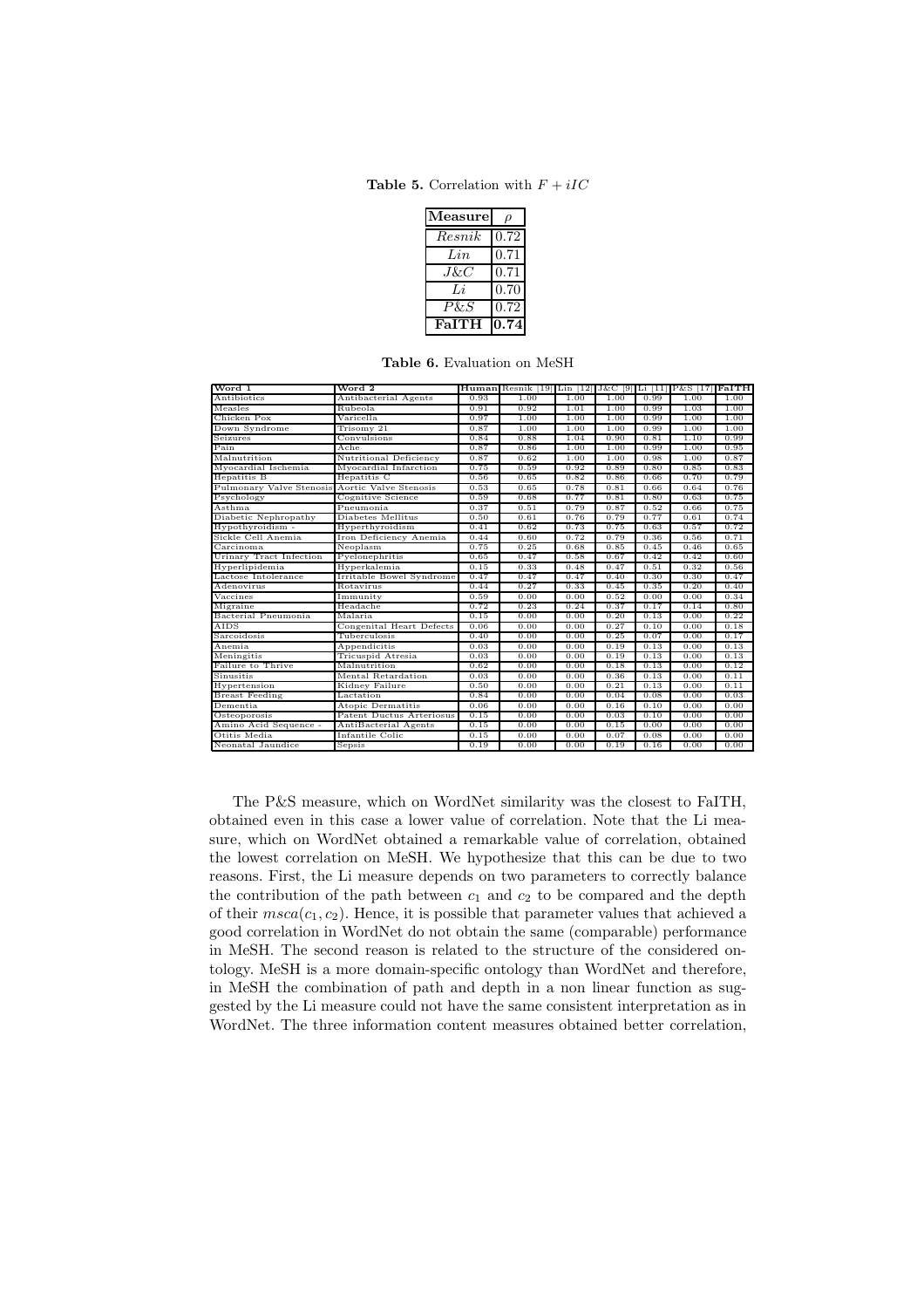with Resnik's measure showing a slightly higher level of correlation. This trend is in contrast with the results obtained by the same measure on WordNet where it obtained the lowest correlation both on the  $M\&C$  and  $R\&G$  datasets. This fact can be justified assuming the in MeSH the  $msca(c_1, c_2)$  better expresses the amount of information shared by two terms. Finally, even on this dataset the FaITH measure obtained the highest correlation. In this case the value of correlation is lower than that obtained on WordNet. Results are significant due to the very low value of *p-value* (i.e.,  $p-value < 0.001$ ).

### 5 Concluding Remarks and Future Work

This paper described a new model of similarity combining features [24] and information-content [19]. In particular, by exploiting a ratio-based formulation of the feature model a family of similarity measures as reported in Table 2 has been defined. One on these measures, called FaITH, to quantify how two ontology concepts are similar to each other, has been presented. Another contribution of this paper is the definition of Extended Information Content  $(eIC)$  that enables to compute relatedness between concepts by taking into account relations beyond subsumption. The proposed framework enabled to rewrite existing ICbased measures with significant improvement in their performance.

There are at least two interesting strands for future research. One is how to extend the framework to Description Logics (DLs). The main aspect that should be addressed is how to express Extended Information Content values for concepts defined in DLs. Moreover, investigating how similarity depends on the expressiveness of the considered DL is another interesting concern.

The second aspect we want to address is how this strategy, and in particular FaITH, works in more targeted applications such as document clustering, information retrieval and query answering across ontologies.

## References

- 1. Agirre, E., Alfonseca, E., Hall, K., Kravalova, J., Pasca, M., Soroa, A.: A Study on Similarity and Relatedness Using Distributional and WordNet-based Approaches In Proc. of NAACL-HLT, 2009.
- 2. Borgida, A., Walsh, T., Hirsh, T.: Towards Measuring Similarity in Description Logics In Proc. of Description Logics, 2005.
- 3. Danushka, B., Yutaka, M., Mitsuru, I.: Measuring Semantic Similarity Between Words using Web Search Engines. In Proc. of WWW2007, pp. 757-766, 2007.
- 4. D ' Amato, C.: Similarity-based Learning Methods for the Semantic Web. PhD Thesis, University of Bari, 2007.
- 5. Son, J. Y, Goldstone, R. L.: The Transfer of Scientific Principles using Concrete and Idealized Simulation. The Journal of the Learning Sciences, (14), pp. 69-110, 2005.
- 6. Hirst, G., St-Onge, D.: Lexical Chains as Representations of Context for the Detection and Correction of Malapropisms In C. Fellbaum (Ed.), WordNet. An Electronic Lexical Database, Chp. 13, pp. 305-332.